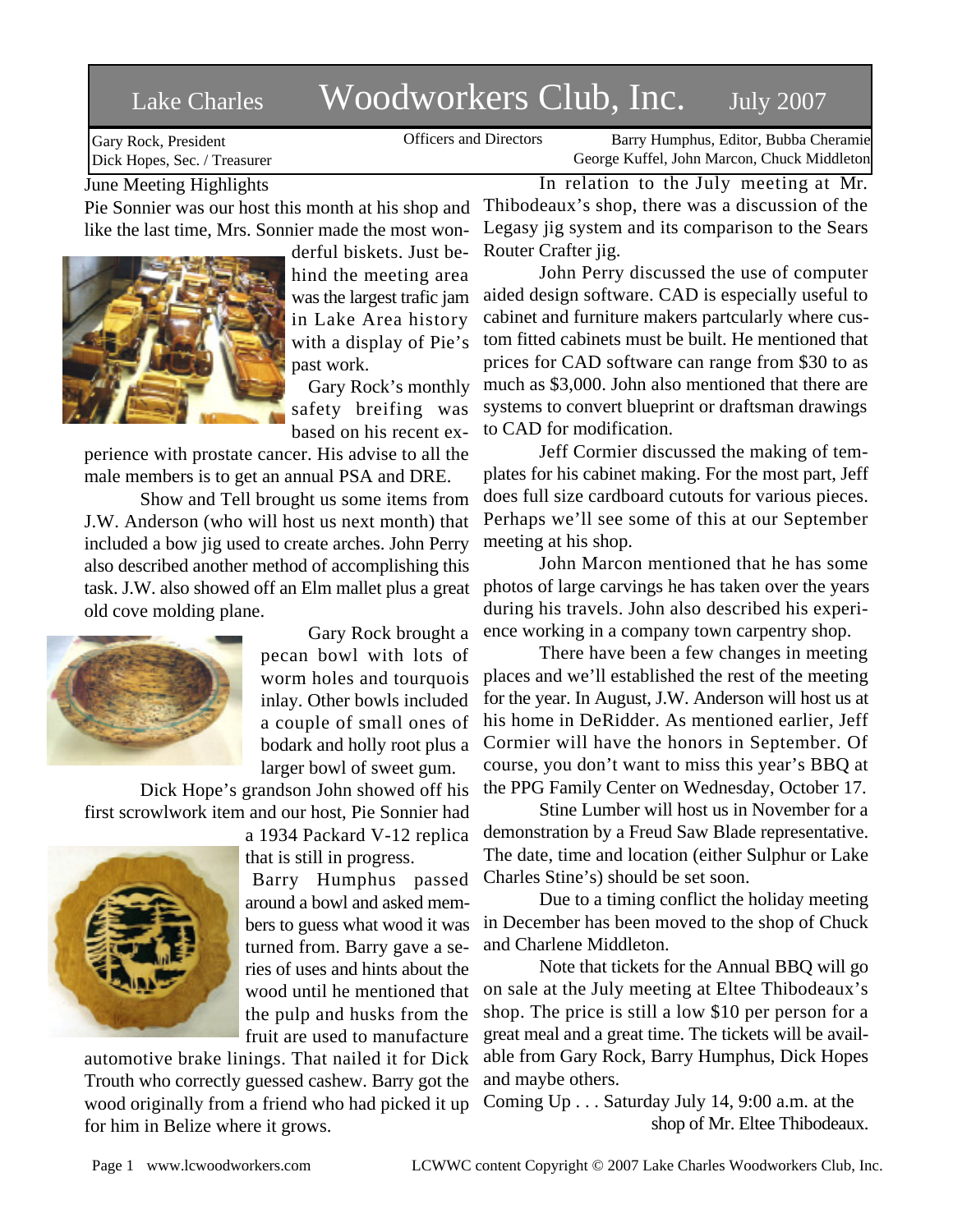## From The President

Mr. Robert Patin passed away last month. The club sent a really nice spray with our banner letters on it. He was an phenomenal wood turner, who was willing to help anyone from novice to advanced turner when a problem arose. I met him years ago and I had him as an mentor to help me and to critic my turnings. He was a Southern gentleman in all the ways. I received a call from his daughters and asked if I would help in going through his shop: pricing tools, wood, finding manuals and grouping his lathe equipment. When all is done we will set a date to have the sell and I will put the word out. He will be missed.

 If you missed our last meeting at Pie Sonnier's place, you missed a good time along with some mighty good biskets from Mrs. Sonnier. We had a good turn out along with a good "Show and Tell." The "Bring Back Item," was brought back by James Couvillion which was a pen and pencil set. The winner of the drawing for the "Bring Back Item," was Barry Humphus, who will have till August for his "Bring Back Item." Turns out that Barry made the item originally! John Marcon won the "Raffle Item," which was an air brush. One of our own members Dick Hopes coached his grandson in doing a scroll saw plaque, which was really good. This month's "Bring Back Item," will be by George Giltner. The July meeting will be at Eltee Thibodeaux's shop where he will demo his new routing jig.

outside or your shop is not air-conditioned, you need to drink plenty of water. With the temperatures being up in the upper 80's to lower 90's, drinking lots of water is very important. If you don't you will get dehydrated quickly and if you are running a piece of equipment, you could fall into it, on it and be seriously hurt. No one wants a trip to the hospital in the middle of a project.

 Mark your calendars for **October 17, 2007** for our annual BBQ at P.P.G. Family Center. We will have the food catered by Hollier's Cajun Kitchen. Please feel free to bring a desert to the meeting. We will do a little business along with the "Show and Tell," then eat and visit. Also our December meeting place has changed from Mickey Hart's shop (they won't be in town then) to Chuck and Charlene for you. *Barry Humphus.*

Middleton's shop. If you would like to host one of our wood working meetings, please contact me an it will be scheduled. Also there is something in the works at Stine's for our November meeting and as information becomes available, it will be passed along to ya'll.

 **"Remember to be safe and you will work safely"** and at the end of the day, you will be able to close the shop and go into the house all in one piece. *Gary Rock*

## Woodworking Chisels

In this enlightened age of electronically controlled power tools, there are still many hand tools without which you cannot complete many projects. The hand saw, wood plane and chisel are the most common tools for any shop and are indispensable for fine craftwork.

 It's the time of the year that if you work Sheffield edge tool makers and offer the broadest No tool in the shop is more important, or more heavily used, than the chisel. Just look in any good old tool chest and what do you find, a few saws, some miscellaneous tools, and lots and lots of planes and chisels. Today there are only a hand full of good chisel makers left. Ashley Iles, Auriou, Henry Taylor, and Robert Sorby offer the some of the best chisels made today. Ashley Iles is widely accepted as offering the best selection of quality carving chisels in the world. Auriou makes traditional French carving chisels that can be compared favorably to any in the world. Henry Taylor and Robert Sorby are the last of the great selection of turning chisels made today, as well as a very comprehensive selection of bench chisels.

> There are actually many other manufacturers and suppliers not as well known. The key to a good chisel is the steel and the handle. Hardend tool steel is the more common material and handles can be metal, wood or plastic. The critical point is if you can get and keep a fine cutting edge on the tool.

> There are many types of chisels such as those used with a lathe (called gouges, skews and scapers), carving tools (of wich there are several hundred shaps) and straight (bench) chisels with which all of us are familiar.

> Always purchase the best quality you can afford. That means good steel and a handle that works